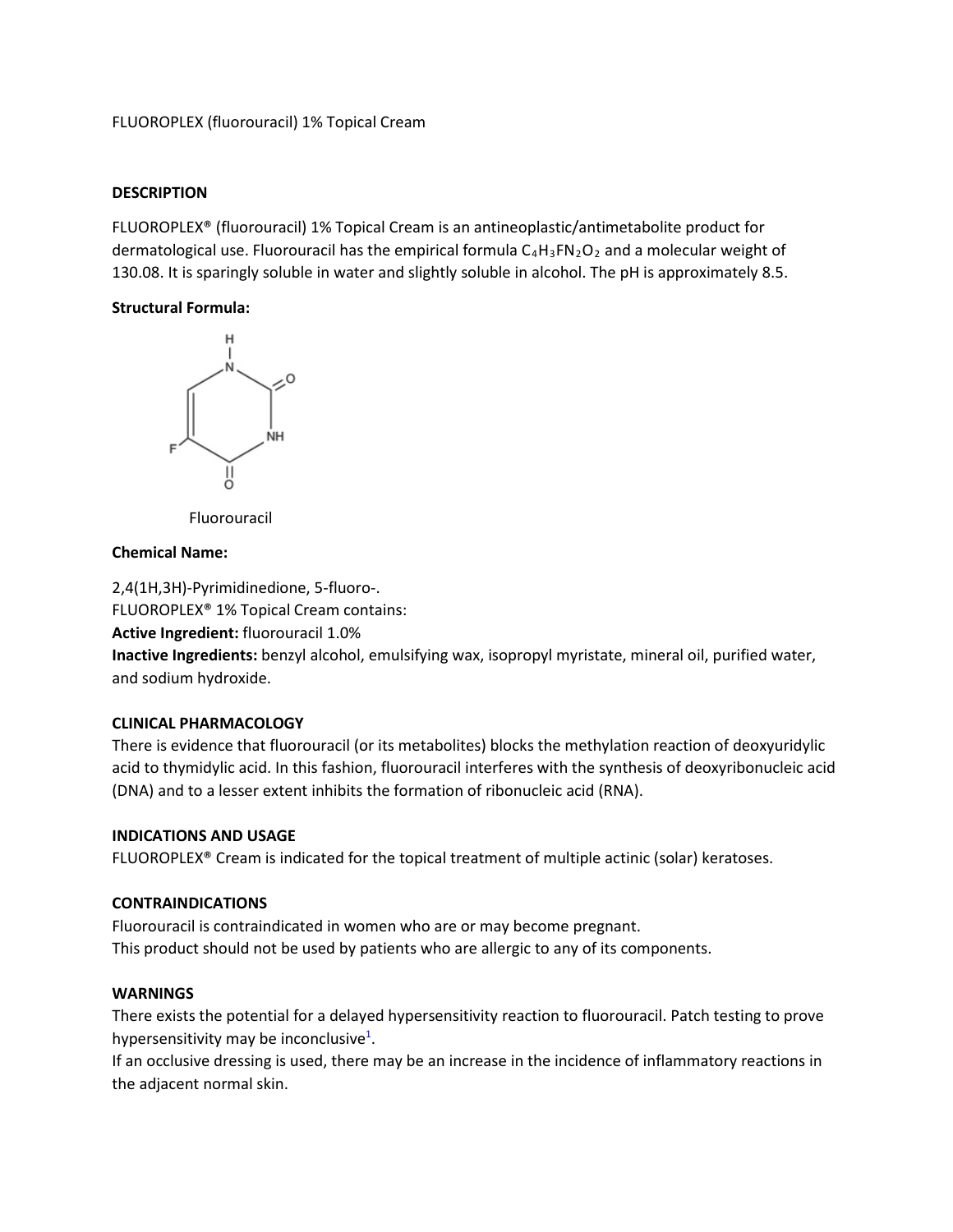The patient should avoid prolonged exposure to sunlight or other forms of ultraviolet irradiation during treatment with FLUOROPLEX® Cream, as the intensity of the reaction may be increased.

#### **PRECAUTIONS**

**General:** There is a possibility of increased absorption through ulcerated or inflamed skin. **Information for patients:** The medication should be applied with care near the eyes, nose, and mouth. Excessive reaction in these areas may occur due to irritation from accumulation of drug. FLUOROPLEX® Cream is applied with the fingers, and the hands should be washed immediately afterward. The reaction to FLUOROPLEX® Cream in treated areas may be unsightly during therapy, and, in some cases, for several weeks following cessation of therapy.

**Laboratory Tests:** To rule out the presence of a frank neoplasm, a biopsy should be made of those areas failing to respond to treatment or recurring after treatment.

**Carcinogenesis, mutagenesis, impairment of fertility:** Adequate long-term studies in animals to evaluate carcinogenic potential have not been conducted with fluorouracil. In three *in-vitro* cell transformation assays, fluorouracil produced morphological transformation of cells. Morphological transformation was also produced in one of these *in-vitro* assays by a metabolite of fluorouracil and the transformed cells produced malignant tumors when injected into immunosuppressed syngeneic mice. Fluorouracil has been shown to exert mutagenic activity in the yeast cells, Bacillus subtilis and Drosophila assays. In addition, fluorouracil has produced chromosome damage at concentrations of 1.0 and 2.0 mcg/mL in an *in vitro* hamster fibroblast assay and increases in micronuclei formation in the bone marrow of mice at intraperitoneal doses within the human therapeutic dose range of 12-15 mg/kg/day. Patients receiving cumulative doses of 0.24-1.0 g of fluorouracil parenterally have shown an increase in numerical and structural chromosome aberrations in peripheral blood lymphocytes. Fluorouracil has been shown to impair fertility after parenteral administration in rats. In mice, singledose intravenous and intraperitoneal injections of fluorouracil have been reported to kill differentiated spermatogonia and spermatocytes at a dose of 500 mg/kg and produce abnormalities in spermatids at 50 mg/kg.

Fluorouracil was negative in the dominant lethal mutation assay performed in mice.

**Pregnancy: Teratogenic effects: Pregnancy Category X:** Fluorouracil may cause fetal harm when administered to a pregnant woman. Fluorouracil administered parenterally has been shown to be teratogenic in mice, rats and hamsters, and embryolethal in monkeys. Fluorouracil is contraindicated in women who are or may become pregnant. If this drug is used during pregnancy, or if the patient becomes pregnant while taking this drug, the patient should be apprised of the potential hazard to the fetus.

**Nursing mothers:** It is not known whether this drug is excreted in human milk. Because many drugs are excreted in human milk, and because there is some systemic absorption of fluorouracil after topical administration (see **PRECAUTIONS: General**), mothers should not nurse their infants while receiving this drug.

**Pediatric use:** Safety and effectiveness in pediatric patients have not been established.

### **ADVERSE REACTIONS**

Pain, pruritus, burning, irritation, inflammation, allergic contact dermatitis and telangiectasia have been reported. Occasionally, hyperpigmentation and scarring have also been reported.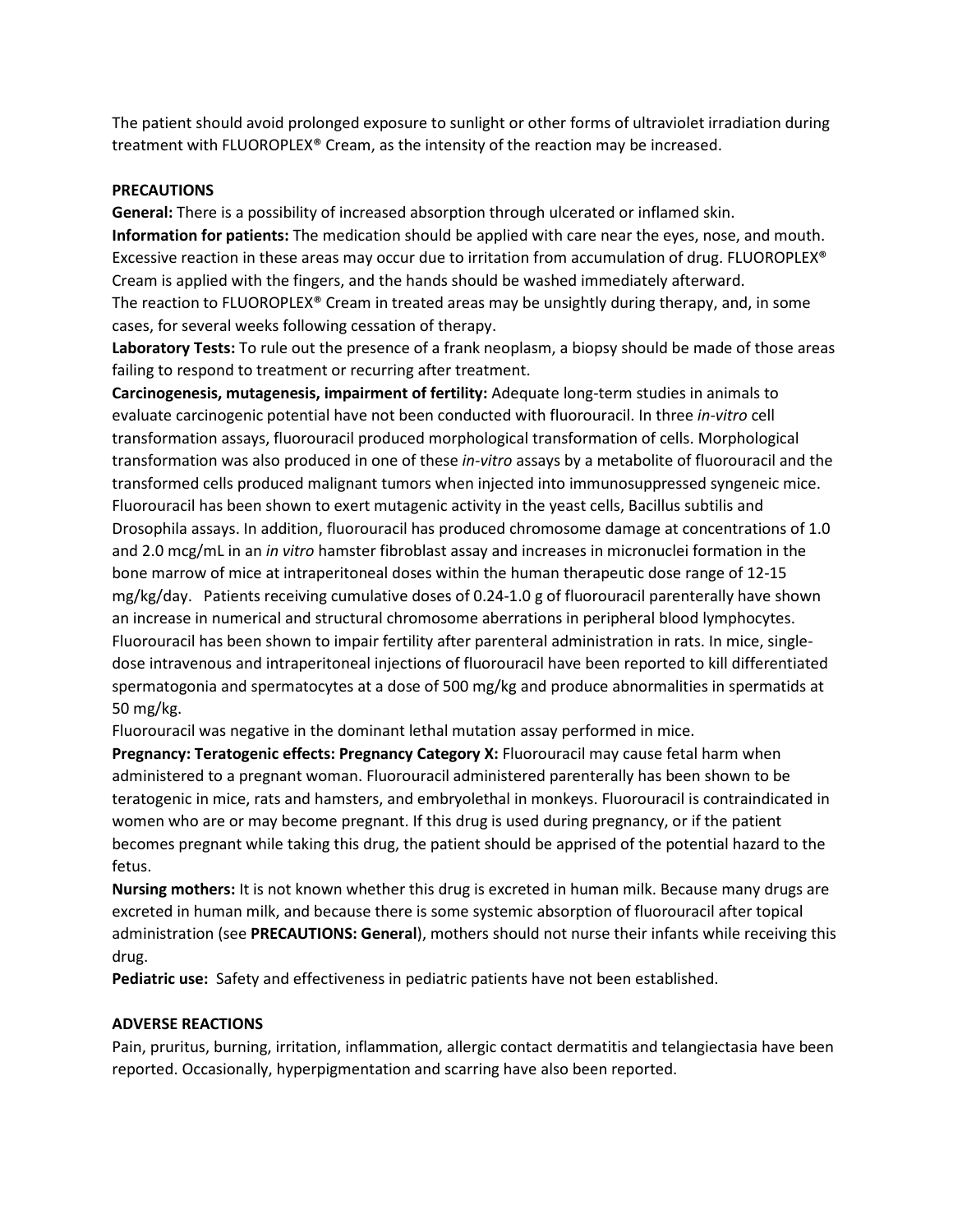### <span id="page-2-0"></span>**OVERDOSAGE**

Ordinarily, overdosage will not cause acute problems. If FLUOROPLEX® Cream accidentally comes in contact with the eye(s), flush the eyes(s) with water or normal saline. If FLUOROPLEX® Cream is accidentally ingested, induce emesis and gastric lavage. Administer symptomatic and supportive care as needed.

## **DOSAGE AND ADMINISTRATION**

The patient should be instructed to apply sufficient medication to cover the entire face or other affected areas. Apply medication twice daily with fingertips and wash hands afterwards. A treatment period of 2- 6 weeks is usually required.

Increasing the frequency of application and a longer period of administration with FLUOROPLEX® Cream may be required on areas other than the head and neck.

When FLUOROPLEX® Cream is applied to keratotic skin, a response occurs with the following sequence: erythema, usually followed by scaling, tenderness, erosion, ulceration, necrosis and re-epithelization. When the inflammatory reaction reaches the erosion, ulceration and necrosis stages, the use of the drug should be terminated. Responses may sometimes occur in areas which appear clinically normal. These may be sites of subclinical actinic (solar) keratosis which the medication is affecting.

## **HOW SUPPLIED**

FLUOROPLEX® (fluorouracil) 1% Topical Cream is available in 30 g tubes (NDC 16110-812-30) **NOTE:** Avoid freezing. Store at 15° - 30°C (59° - 86°F) in tight containers.

## **Rx Only**

# **REFERENCE**

1. Epstein E. Testing for 5-fluorouracil allergy: patch and intradermal tests. Contact Dermatitis 1984; 10:311.

### **Revised July 2016**



an **Almirall** company

® Marks owned by Aqua Pharmaceuticals Manufactured by: Aqua Pharmaceuticals, an Almirall Company Exton, PA 19341, U.S.A. Made in Germany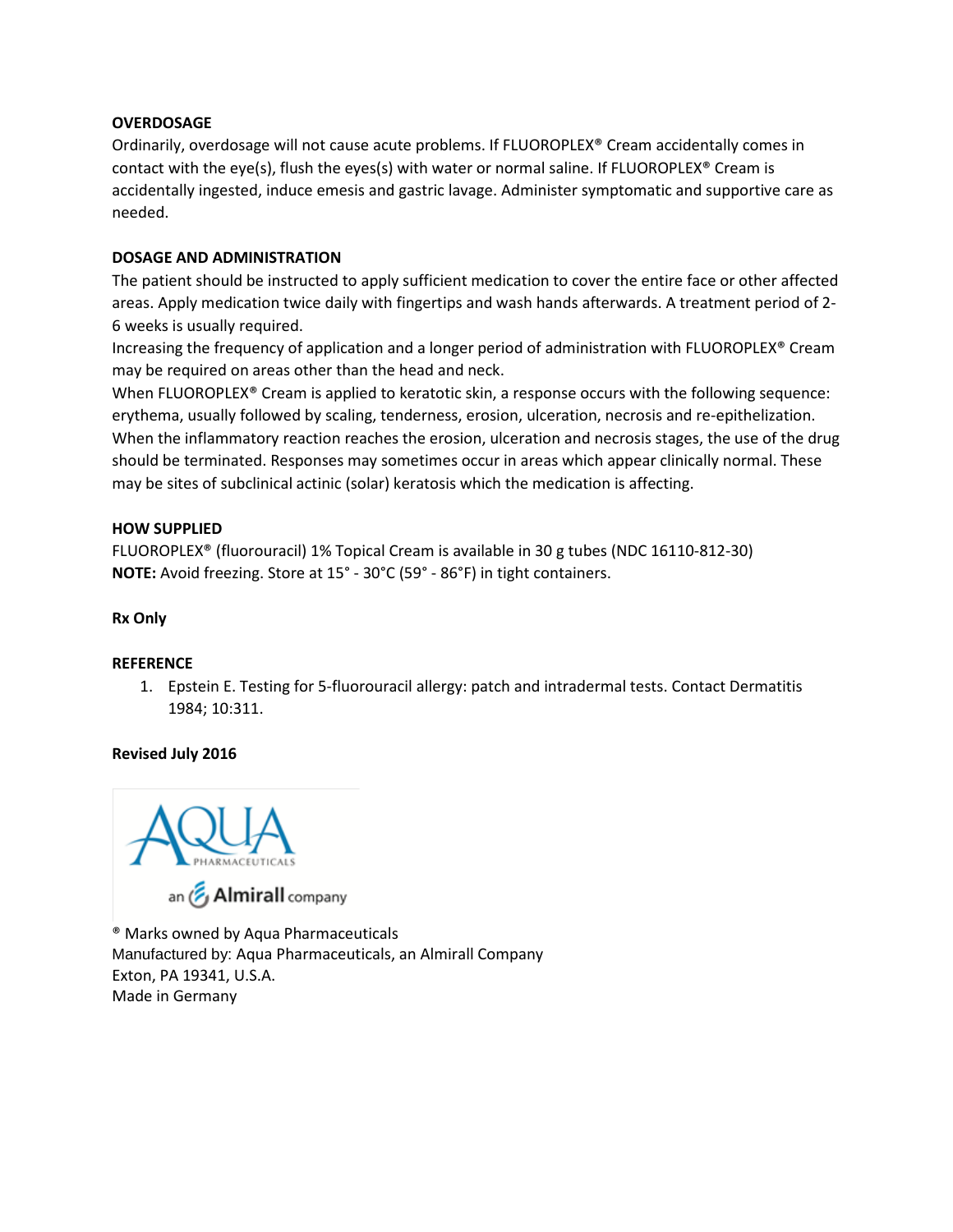| Patient Information                                                                                                                                                                         |
|---------------------------------------------------------------------------------------------------------------------------------------------------------------------------------------------|
| FLUOROPLEX <sup>®</sup> (FLOOR-oh-plex)                                                                                                                                                     |
| (fluorouracil)                                                                                                                                                                              |
| 1% Topical Cream                                                                                                                                                                            |
| Important: FLUOROPLEX Cream is for use on skin only (topical). Apply with care near the eyes,<br>nose and mouth.                                                                            |
| <b>What is FLUOROPLEX Cream?</b>                                                                                                                                                            |
| FLUOROPLEX Cream is a prescription medicine used on the skin to treat multiple actinic (solar)                                                                                              |
| keratosis.                                                                                                                                                                                  |
| It is not known if FLUOROPLEX Cream is safe and effective in children.                                                                                                                      |
| Who should not use FLUOROPLEX Cream?                                                                                                                                                        |
| Do not use FLUOROPLEX Cream if:                                                                                                                                                             |
| you are pregnant or may become pregnant. FLUOROPLEX Cream may harm your unborn                                                                                                              |
| baby. Stop using FLUOROPLEX Cream and tell your healthcare provider right away if you                                                                                                       |
| become pregnant while using FLUOROPLEX Cream.                                                                                                                                               |
| you are allergic to any of the ingredients in FLUOROPLEX Cream. See the end of this leaflet for a<br>$\bullet$                                                                              |
| list of ingredients in FLUOROPLEX Cream.                                                                                                                                                    |
| Before using FLUOROPLEX Cream, tell your healthcare provider about all of your medical                                                                                                      |
| conditions, including if you:                                                                                                                                                               |
| are breastfeeding or plan to breastfeed. It is not known if FLUOROPLEX Cream passes into your<br>٠                                                                                          |
| breast milk. You should not breastfeed during treatment with FLUOROPLEX Cream.                                                                                                              |
| How should I use FLUOROPLEX® Topical Cream?                                                                                                                                                 |
| Use FLUOROPLEX Cream exactly as your healthcare provider tells you. Your healthcare<br>$\bullet$                                                                                            |
| provider will tell you where to apply FLUOROPLEX Cream, how often and how long to apply it.                                                                                                 |
| FLUOROPLEX Cream is usually applied 2 times a day for 2 to 6 weeks.<br>٠                                                                                                                    |
| Use your fingertips to apply enough FLUOROPLEX Cream to cover the areas to be treated on<br>$\bullet$                                                                                       |
| your face or other affected areas, as instructed by your healthcare provider.                                                                                                               |
| Skin reactions are expected when you use FLUOROPLEX Cream. These skin reactions begin<br>٠<br>with redness, usually followed by dryness or tenderness and crusting of your skin. Before you |
| see any healing of your skin, these skin reactions continue to progress. Stop using                                                                                                         |
| FLUOROPLEX Cream when you see raw areas (erosion and ulcers) and shedding of dead                                                                                                           |
| skin (sloughing). Be sure to follow your healthcare provider's instructions about when to stop                                                                                              |
| using FLUOROPLEX Cream.                                                                                                                                                                     |
| If your skin reaction bothers you or is severe, or if you are not sure what to do, call your<br>$\bullet$                                                                                   |
| healthcare provider for instructions.                                                                                                                                                       |
| Avoid letting FLUOROPLEX Cream build up in the skin folds around your eyes, nose or mouth.<br>٠                                                                                             |
| Wash your hands right away after you apply FLUOROPLEX Cream. If you accidentally get                                                                                                        |
| FLUOROPLEX Cream in your eyes, flush your eyes with water or normal saline.                                                                                                                 |
| What should I avoid while using FLUOROPLEX Cream?                                                                                                                                           |
| Avoid covering the treated areas with an airtight dressing, unless your healthcare provider tells you                                                                                       |
| to.                                                                                                                                                                                         |
| Avoid sunlight and ultraviolet lights, such as sun lamps and tanning machines. FLUOROPLEX<br>٠<br>Cream can make your skin sensitive to light. You could get a severe sunburn.              |
| What are the possible side effects of FLUOROPLEX Cream?                                                                                                                                     |
| Skin reactions including possible allergic reactions (allergic contact dermatitis). You may get skin<br>$\bullet$                                                                           |
| reactions such as:                                                                                                                                                                          |
| irritation<br>darkening of the<br>pain<br>$\circ$<br>$\circ$<br>O                                                                                                                           |
| redness and swelling<br>itching<br>scarring<br>$\circ$<br>$\circ$<br>O                                                                                                                      |
| small blood vessels that can be<br>burning<br>$\circ$<br>$\circ$                                                                                                                            |
| seen under the skin                                                                                                                                                                         |
| Tell your healthcare provider if you have any side effect that bothers you or that does not go away.                                                                                        |